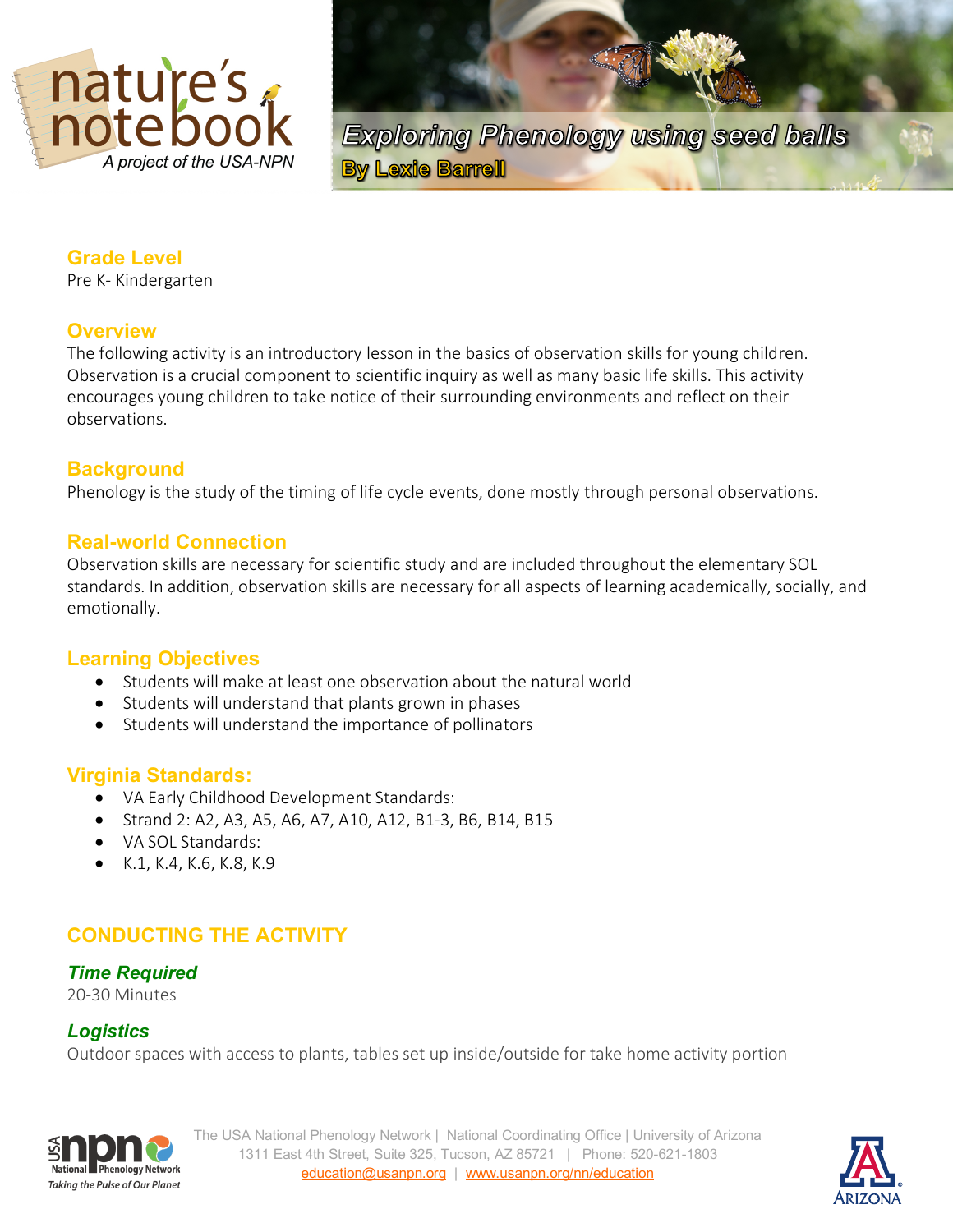#### *Materials needed*

- Plants to observe
- Blank paper
- Crayons/Markers
- Air-dry clay
- Soil
- Native seeds

# *ENGAGE (Connect to prior knowledge)*

- Ask your students about things they typically see outside and encourage them to explain whether it's living/non-living
- Ask your students how they know what is outside vs. what is inside, how did they come to that conclusion
- Discuss observation, and what we use to make observations
- Discuss how plants are living, that they grow and change, and that we can observe these changes and what makes them possible (i.e. the presence of pollinators)
- Discuss various plants and stages your students may already be familiar with

## *EXPLORE (Hands-on learning)*

- Provide each student with a blank piece of paper and a few different colors of crayons/markers
- Lead a walk-about around your plant/garden area and encourage students to point out what they see/hear/smell/feel
- After you have led them through the area, give them a few moments to draw one observation they made and allow them to share it with the group
- Again, discuss the importance of pollinators to the plants in the garden
- Provide each child with a small ball of air dry clay and instruct them to flatten it out with their hands
- Provide each child with a small amount of soil (having pre-filled cups prepared may be helpful), have them sprinkle the soil on top of the air-dry clay until they have a thin layer
- Provide each child with a small amount of seeds and have them sprinkle them onto their layer of dirt
- Have each child roll and knead their clay until all three components are thoroughly mixed, and they have formed a small round ball
- Explain that these seeds will grow wherever they throw their seed balls, and that they can observe their changes
- Discuss different places that may benefit from the seed balls

# *EXPLAIN (Listening and communicating understanding)*

- After you have led them through the area, give them a few moments to draw one observation they made and allow them to share it with the group
- Again, discuss the importance of pollinators to the plants in the garden
- Discuss different places that may benefit from the seed balls